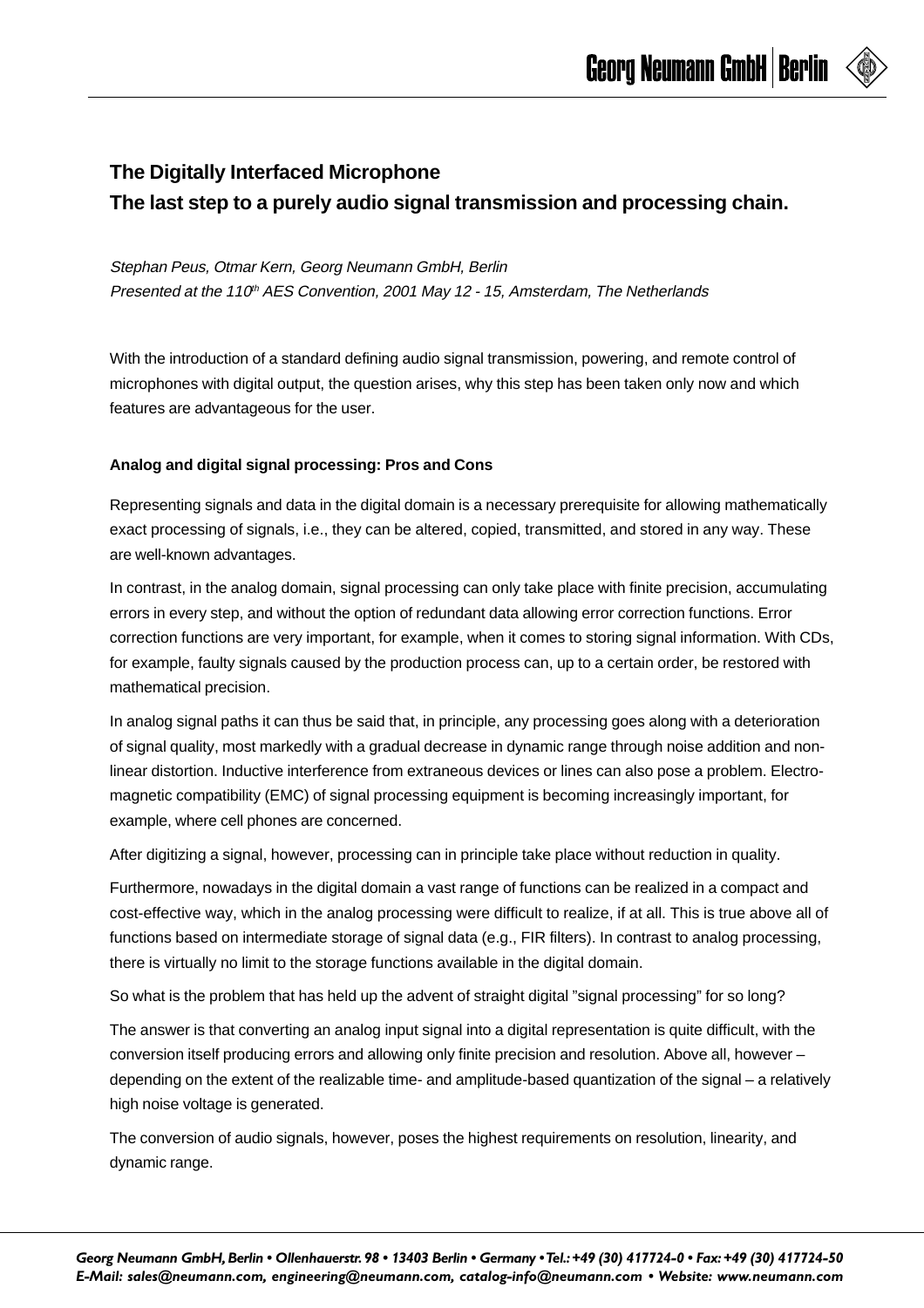**Georg Neumann GmbH | Berlin** 

Thus it is no surprise that digitization of audio signals started at the end of the signal processing chain being implemented many years ago, e.g., with the CD, where digital word length is restricted to 16 bits.

With time, however, analog-to-digital converter technology was improved with regard to word length, linearity, and noise performance, so that today the transition from the analog to the digital domain can take place much closer to the front of the processing path. Thus digitization has come to encompass nearly all components of audio signal processing, such as tape recording, mixing consoles, cross-bar systems, effects processors, etc.

Nevertheless, the available A/D converter-ICs still represent a bottleneck when it comes to processing audio signals. The most advanced Delta-Sigma A/D converters currently available (as ICs) are still limited to a dynamic range of 115 to 120 dB (A-weighted), with a theoretical 24-bit word length.

In comparison, a high-quality analog condenser microphone is capable of yielding a dynamic range of about 130 dB. In order to translate such a dynamic range directly into the digital domain, a much improved analog-to-digital conversion is necessary to avoid noise addition and provide ideal matching of the ADC input voltage range to the signal amplitudes inside the microphone.

One can thus assume that with conversion taking place inside the mixing console or other devices, this will mean having to put up with some signal degradation. Since the A/D conversion there cannot take place until after the necessary level adjustment has been made, dynamics will be affected not only by the characteristics of the microphone preamp and ADC technology used, but also by headroom aspects.



## **A Typical Transmission Path of Today**

In order to process the microphone signal, the microphone output voltages must be matched to the input voltage range of the A/D converter or the console level. This inevitably takes place by means of an ordinary analog preamp. Amplifiers of this type always influence signal quality considerably.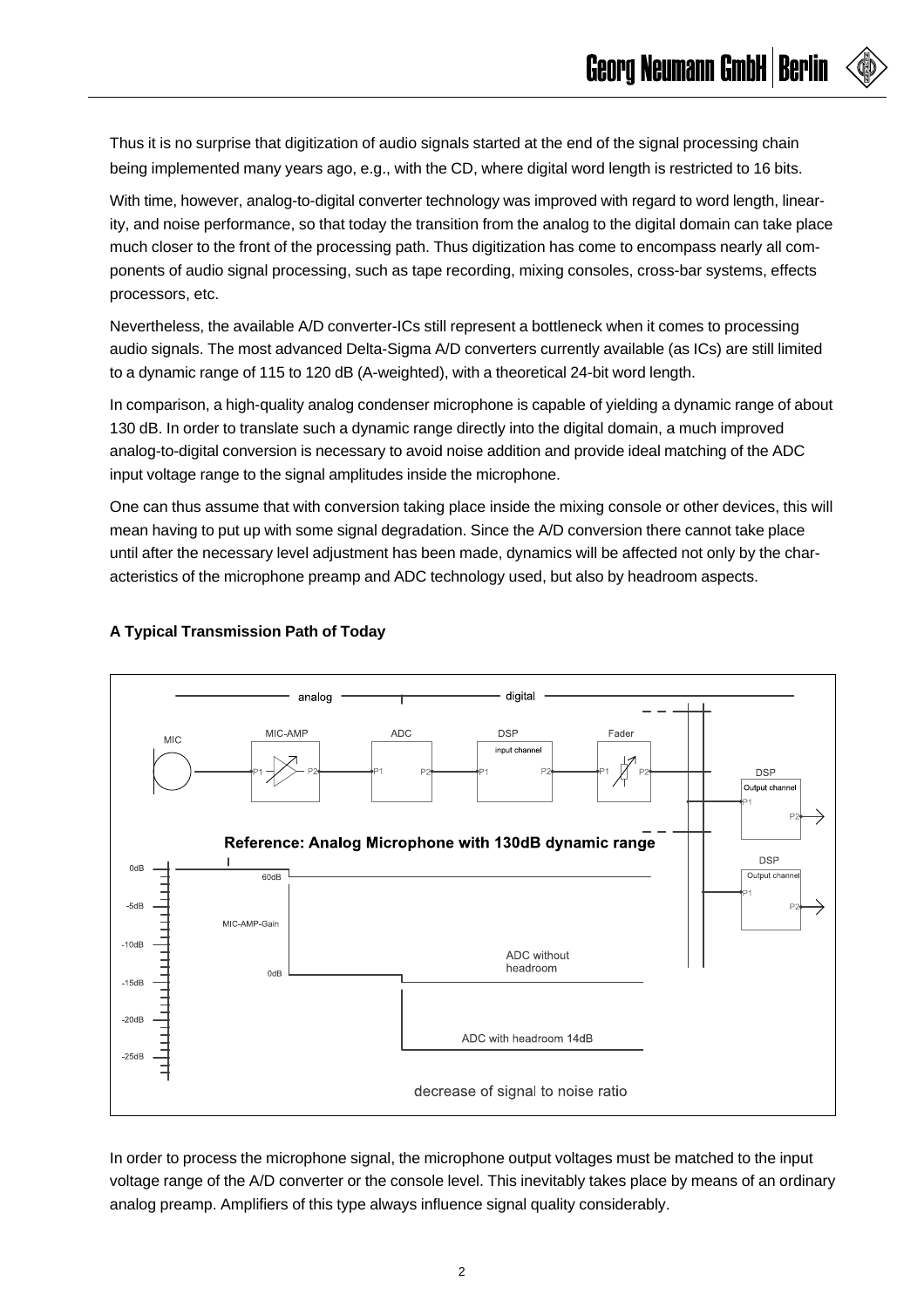This is because even the best microphone preamps available attain self-noise levels as low as those required only when set for maximum gain. In practice, this will seldom be the case, especially since condenser microphones have a relatively high output level. Moreover, such amplifiers can cause problems because of their sensitivity to electromagnetic interference on the input lines.

The available ADC systems constitute an additional bottleneck with regard to the achievable dynamic range. This becomes especially apparent if one pays attention to maintaining the general headroom necessary to avoid any brief clipping. (See fig.1 "Decrease signal to noise ratio".)

## **Advantages of a Digitized Microphone Signal**

Not mentioning other advantages with regard to expanded functionality, it is in the interest of any manufacturer of high-quality microphones to retain full control over the quality of the digitized microphone signal.

The technical objective is defined so that high-quality digitization of the signal output by the capsule occurs right in the microphone (in the first step of processing, as it were), and level adjustment or other processing steps only occur once the signal is in the digital domain. This provides ideal conditions for preserving the quality of the signal coming from the microphone.

Realizing this objective, however, also permits complete elimination of expensive analog preamps and A/D conversion in the mixing console. This is not only an advantage when it comes to signal quality, but will probably also result in considerable cost savings.

To achieve this objective, Neumann has developed a technique (for which the company has applied for patent protection) that permits almost perfect conversion into the digital domain, retaining practically the full dynamic range and fidelity of analog microphones. The output signal from the microphone capsule is processed without any additional amplifiers between the microphone and the digital domain.

In a procedure similar to known gain-staging procedures, two separate conversion circuits (generally in one IC) are employed. In contrast to those procedures, however, neither signal path is overmodulated. The extremely critical switching processes in the signal are avoided completely. Moreover, both converters are used to represent the useful signal up to the maximum signal level (of the overall system), thus ensuring maximum resolution at any signal level.

The result is an internal digital 28-bit signal with a dynamic range of 133 dB with a "source impedance" of 140 pF and 130 dB (A-weighted) with a microphone capsule. The noise of the digitization process is equivalent to a dynamic range of 140 dB. This means that any noise of the digitizing process is largely masked by the analog noise of the mic capsule.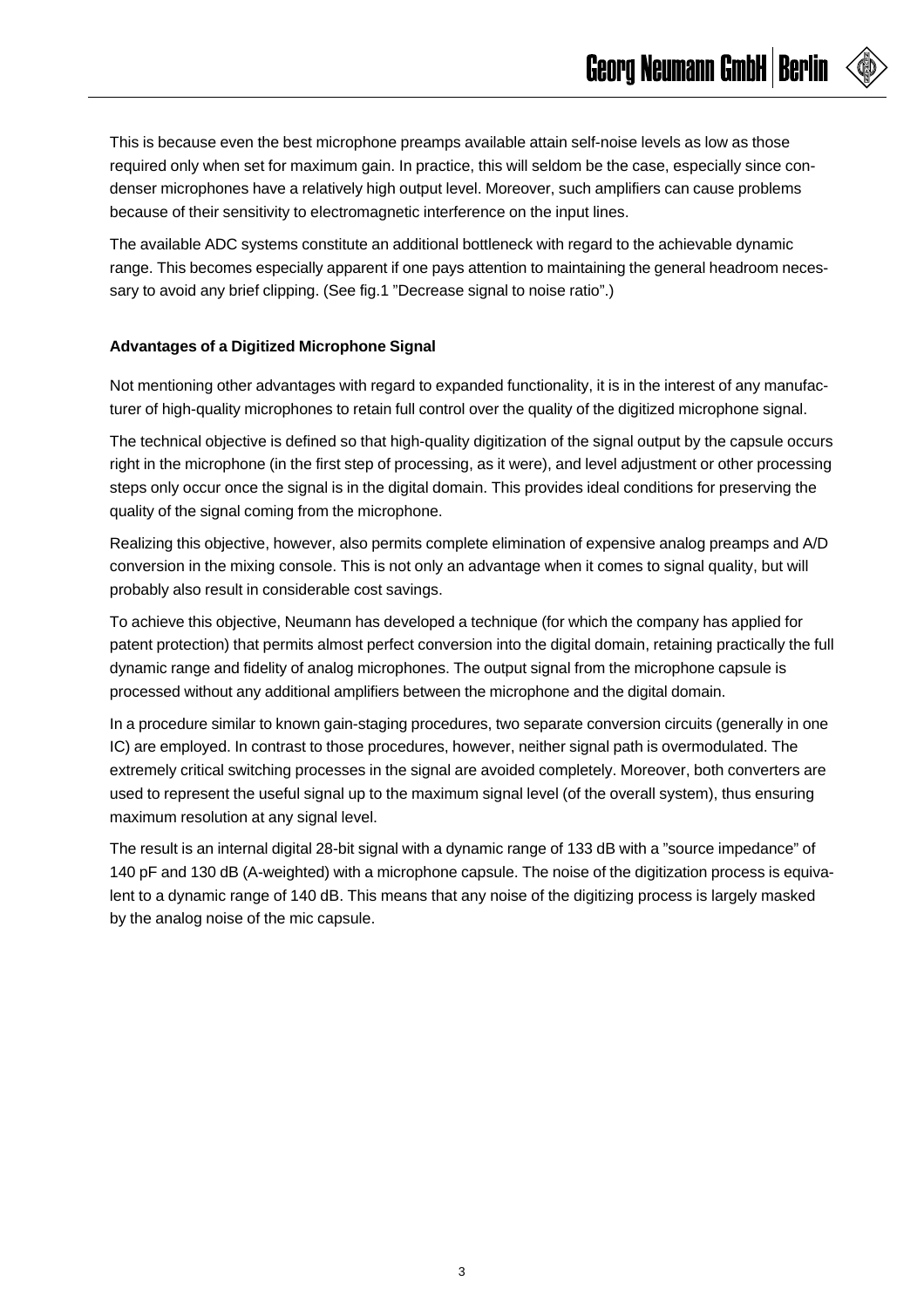# **The Gain-Staging Method**



Figure 2 illustrates the basic mode of functioning of a gain-staging method:

Here we see two signal paths that are fed by the same input signal. The first, upper signal path incorporates an amplifier with a fixed amplification of, for example, 24 dB (a factor of 16) followed by an A/D converter. The lower signal path is similarly designed, except that here the amplifier only has an amplification of 0 dB (a factor of 1). The digital output signal is formed in the subsequent digital signal processing by passing through either the signal from the first signal path or the signal from the second signal path as the output signal. The signal from the first signal path is used until the amplitude of the amplified signal is clipped by the A/D converter. The DSP automatically detects this kind of clipping and switches immediately to the second signal path, which carries the unamplified and thus unclipped signal.

The noise gain for increasing overall dynamic range occurs because the signal from the first signal path in the DSP must first be attenuated by the amount of the amplification in amplifier 1 before it is sent to the output. This similarly reduces the noise of the first A/D converter.

Thus the output signal consists of two partial signals that must be matched precisely so that switching from one signal to the other results in a flawless output signal.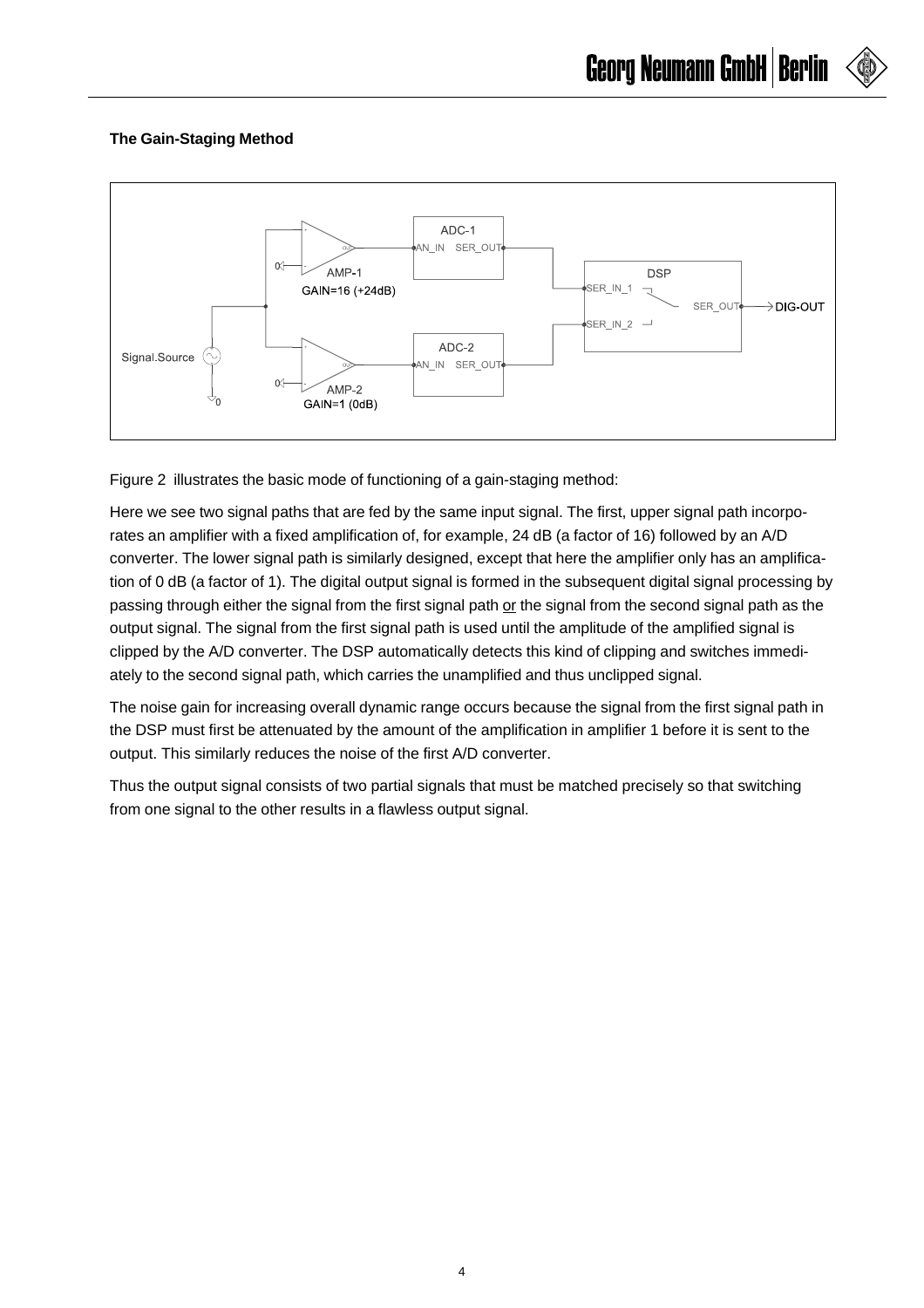## **Signal Behavior in the Gain-Staging Method**



Figure 3 is an idealized representation of the signals in the gain-staging method:

Signal 1 (PATH 1) is generated by the overmodulated A/D converter 1, which is converting the amplified signal that is attenuated (together with the noise components of the converter) in the DSP by the amount of the amplification of the first signal path. Signal 2 (PATH 2) of A/D converter 2 represents the unamplified signal of the second signal path, which is used to transmit high signal amplitudes.

Thus the output signal consists of signal components from both signal paths, which, taken individually, constitute highly distorted signal components. Only absolutely precise combination of both signal components leads again to an undistorted output signal. This refers both to the amplitude ratio of the signal components, depending on the finite amplification precision of the first signal path, as well as to the absolute chronological correlation of the two signals. Even a time error in the nanosecond range can cause undesired distortion products. The curve in the lower diagram shows the combined output signal, in which the effects of even small matching errors become visible.

For this reason, the switchover point from one signal path to the other is extremely critical. Above all, the problem is that filtering of the type caused by the system (decimation filtering) when applied to the digitized signals in the A/D converter generates invalid information in the filter of the overmodulated signal path. This means that switching between the signal paths cannot occur ideally. Above all, this affects signals on the top end of the audio-frequency transmission range.

There are gain-staging converters that use intricate software algorithms in the subsequent signal processing solely to minimize theses effects that are inherent to the gain-staging method. For example, the difference in amplification between the signal paths is determined and taken into account through computation when combining the signals, or switching back from the second to the first path is delayed until the conditions for valid data have been fulfilled in the first path again.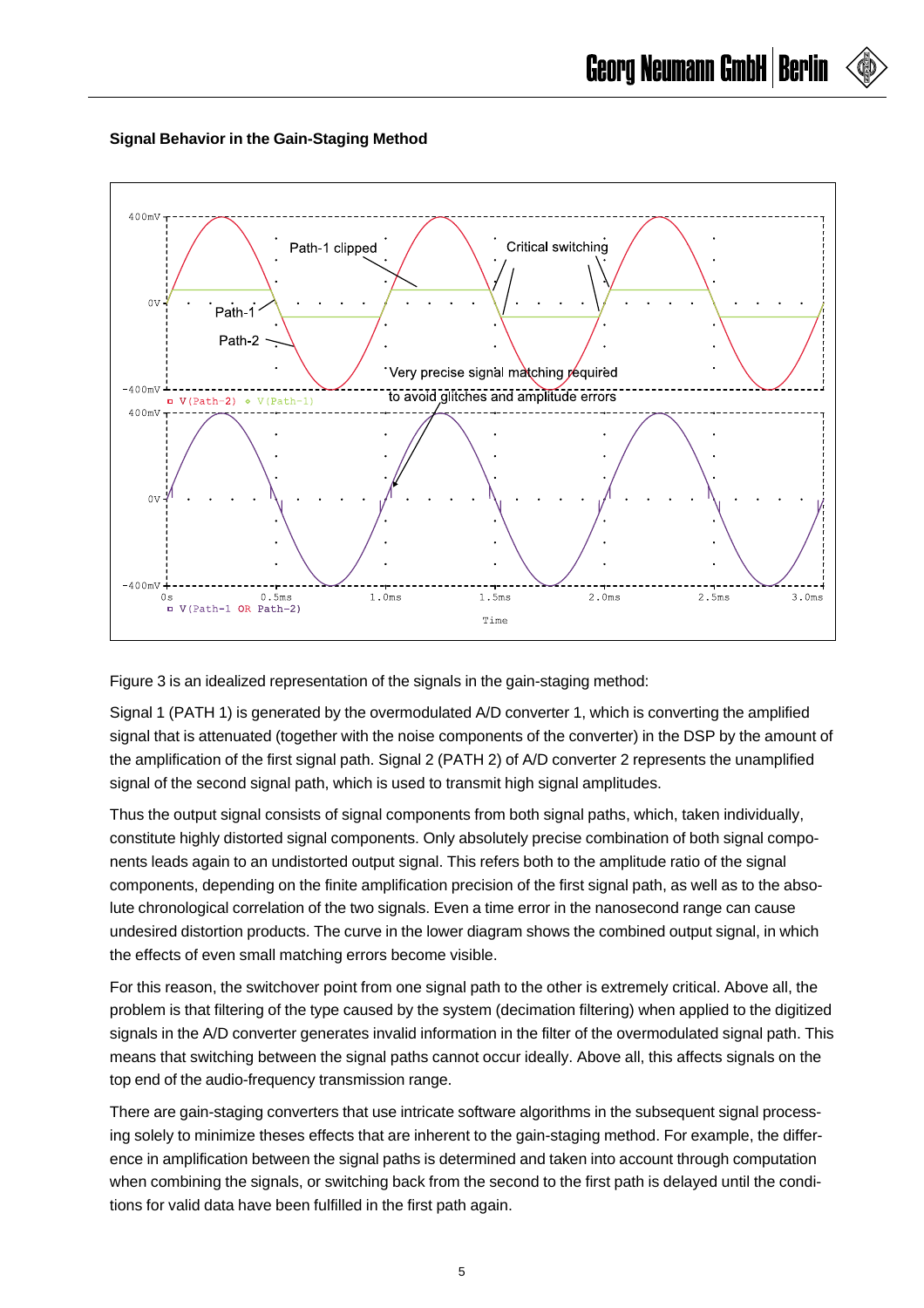## **The Neumann A/D Converter**



The method developed by Neumann employs an entirely different mode of operation.

Figure 4 is a schematic diagram of this converter technology:

Here, too, we find a first signal path with an amplifier that has an amplification of, for example, 24 dB (a factor of 16) followed by a first A/D converter. Then, there is a second A/D converter. The input of this second converter is fed by the output signal of a non-linear network. The input of the non-linear network is connected alternatively to the output of the signal source or the output of the amplifier. Now the non-linear network has a transmission character that does not permit low signal amplitudes to pass through. These are signal amplitudes that are still significantly (6-10 dB) below the clipping point of the first A/D converter. At higher signal amplitudes, the non-linear network becomes increasingly conductive, resulting in an intermediate signal that is subtracted from the input signal of the signal source (linear) on the one hand, while on the other being digitized via the second A/D converter. This process results in a signal, at the output of the amplifier and the input of the first A/D converter, that is defined by the difference between the linear useful signal and a non-linear intermediate signal. This signal has, in effect, the character of a compressed amplitude curve, so that the first A/D converter does not clip, despite the amplification set in the first signal path all the way up to the full-scale limit of the overall system.

The second A/D converter now translates the non-linear intermediate signal into the digital domain. In the DSP, first the signal of the first A/D converter (incl. noise) is attenuated by the amplification factor and then added to the non-linear intermediate signal carried by the second A/D converter. Since distortion of the two signals is always exactly complementary, an absolutely clean digital output signal results.

This is also completely independent of execution and tolerances of the non-linear network, since what is added in the DSP is always only that which was subtracted linearly at the input of the analog amplifier.

The output signal is always formed from the addition of the two paths. Similarly to a noise gate, the detrimental (because it has not been attenuated) noise of the second A/D converter is always switched off when the second signal path contains no signal.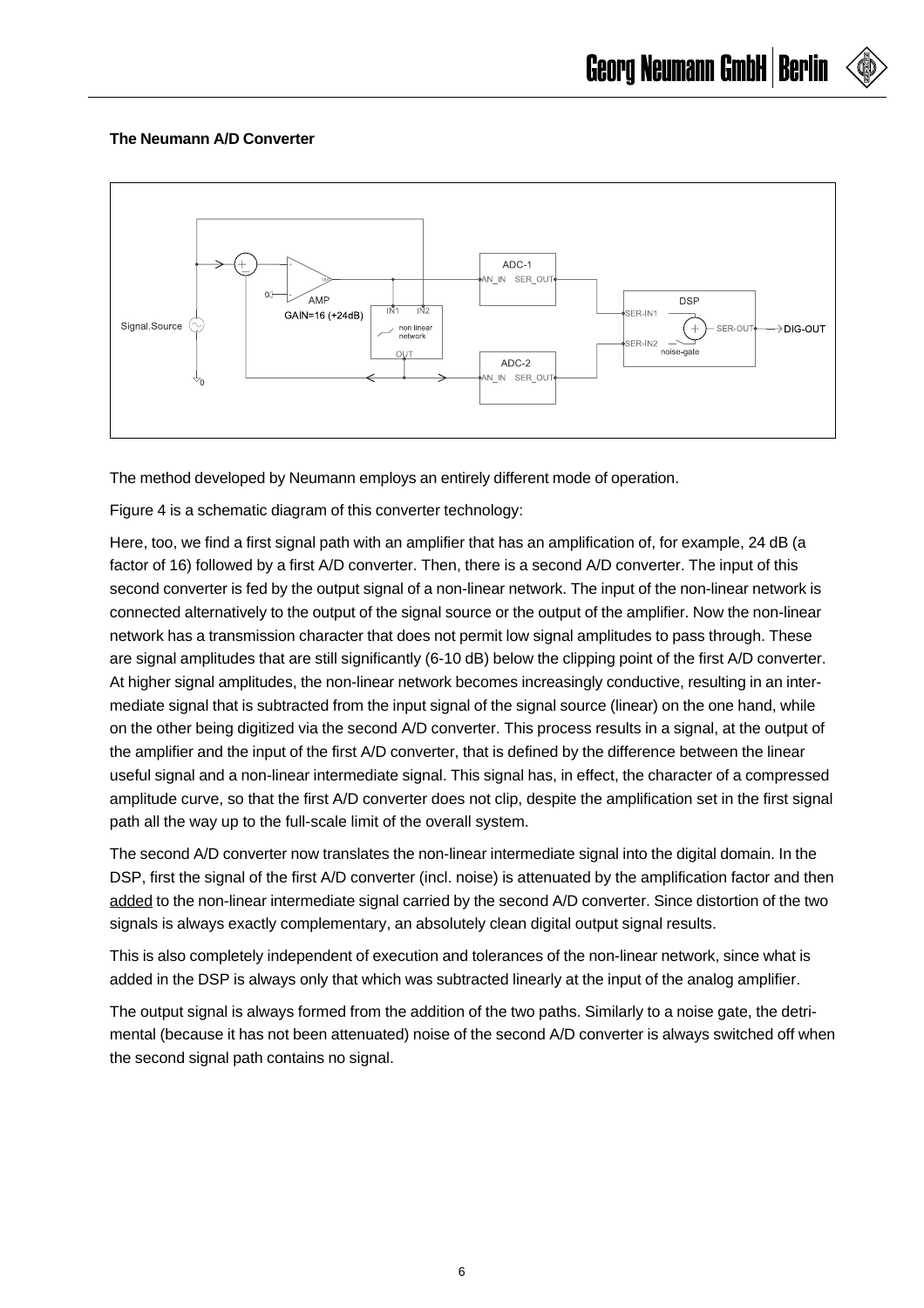### **Signal forms in the Neumann converter**



Figure 5 regarding the amplitudes of the signals should illustrate this once again:

The two upper diagrams show the complementarily distorted signals before straight addition in the DSP. The bottom diagram shows the digital output signal after addition of the partial signals.

It is clear from the amplitude curve of the intermediate signal that no signal is formed up until a specific input level. In practice, this value is approx. 30 dB below the full-scale limit. In other words, at lower levels – similarly to the gain-staging method – only (undistorted) signal components are transmitted via the first path. At higher levels, the output signal is always generated through addition of both signal paths.

The non-attenuated noise components of the second A/D converter are always switched off if no signal is being transmitted in the second path. This makes this switching operation completely non-critical and means that it has no influence on formation of the output signal.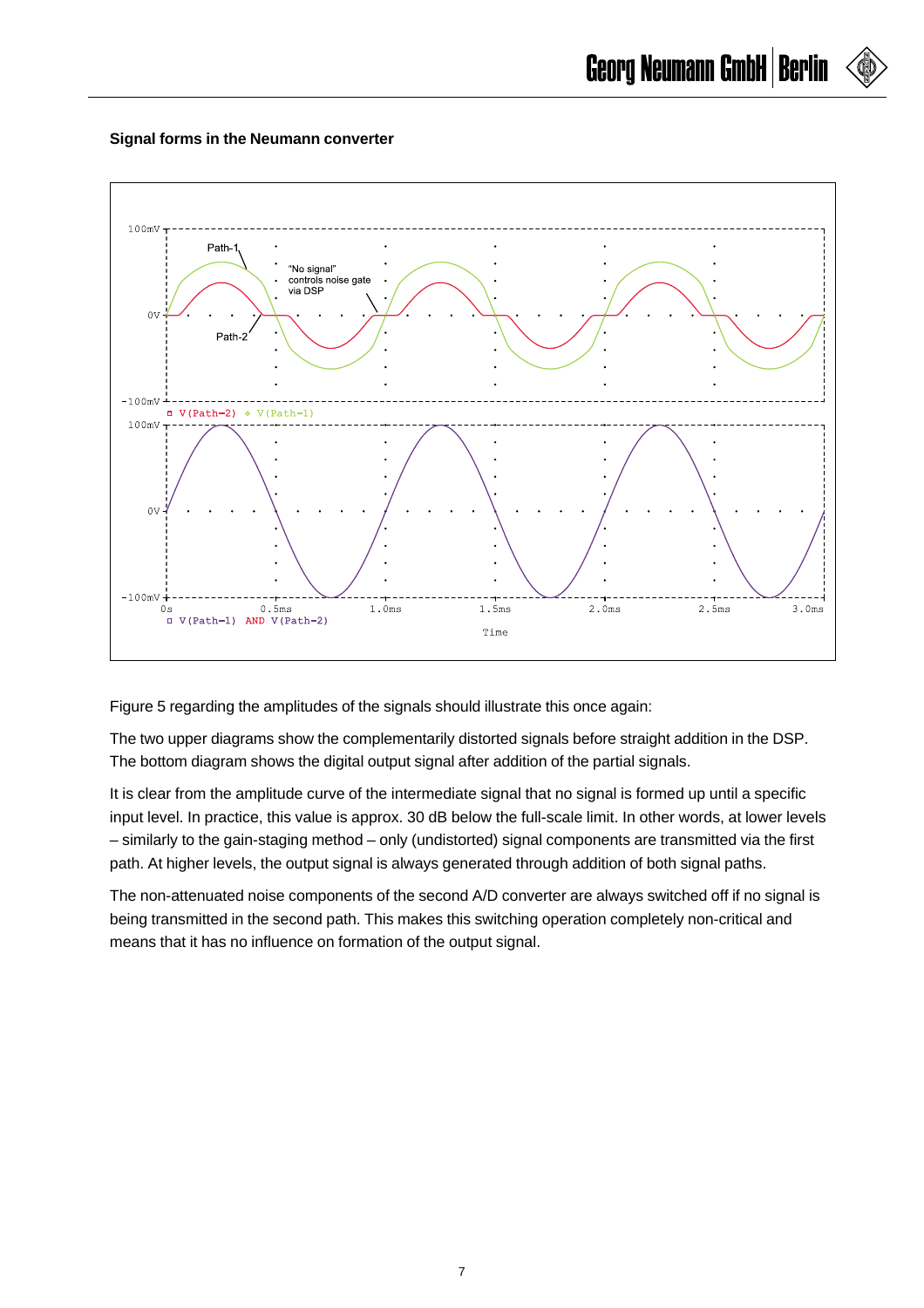Figure 6 shows a Fourier analysis of the signal components:



The upper two diagrams show the two signal paths before they are combined in the DSP. Note that (while this is not generally represented in a Fourier analysis) the basic frequency that corresponds to the useful information is present with the same phase orientation in both signal paths. The relationship between the amplitudes varies depending on the absolute level of the useful information. The distortion products, however, always occur with the same amount, but phase-inverted.

The straight addition in the DSP for forming the output signal is shown in the bottom diagram. We see that the distortion products are cancelled out completely, while the basic frequency components are added to the signal amplitude of the original source signal.

## **Characteristics of the Neumann A/D Converter**

On the whole, this results in the following characteristics for the Neumann A/D converter:

- Both A/D converter paths are not clipping until full-scale-level
- Parallel operation of both A/D converter paths are working within the top dynamic range effecting the highest possible resolution
- No critical signal switching occurs
- No special DSP algorithms for signal matching needed. There is only simple signal addition used and noise gate function for signal path 2
- The internal resolution is 28 bit
- The A-weighted dynamic range is 133 dB with the real microphone capsule, and 140 dB with A/D converter input shorted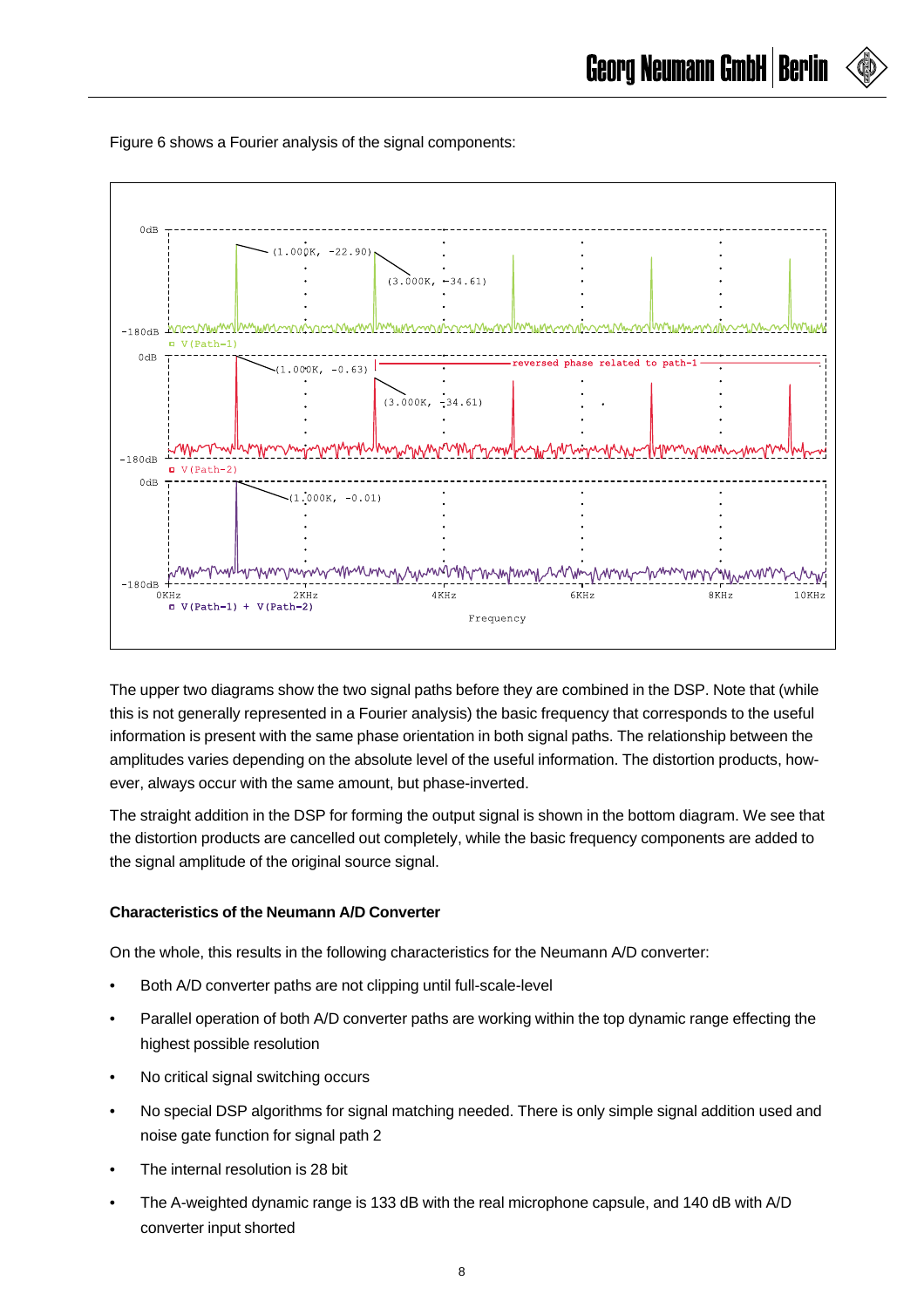This step opened up the way for development of a first digital microphone that meets the highest demands. The microphone works according to the new AES 42-2001 standard, which specifies the interface between microphones with digital output and the following devices. Development of this standard is largely complete; final adoption is pending.

Simultaneously, the digital microphone demonstrates the new possibilities offered by integration of digital signal processing:

Functions familiar from analog microphones can now be remote controlled.

Moreover, this permits implementation of a host of new remote controlled functions that until now were only available in the mixing console and other subsequent equipment, with the potential benefit being financial as well as technical.

### **Remote Controllable Functions**

First we have the classic microphone switches, like polar pattern, pre-attenuation, and low-cut filter.

Furthermore, digital amplification of the audio signal in 1 dB increments through a range of 0 ... 63 dB is implemented, thus permitting levels matching with any sort of external equipment or console. In contrast to known audio preamplifiers, signal-to-noise ratio remains constant regardless of gain settings. As already mentioned, the costly analog preamplifier and the following ADC inside the console or other device (together with undesired noise addition) can be eliminated.

Certain filter functions, such as capsule equalization or low-cut filters, can be realized more precisely and with fewer side effects in the digital domain. It is also possible to realize additional, maybe customerspecific equalizations of frequency response within the scope of the processing capability available in the microphone.

For the first time, it is possible to take steps to reduce damaging transients in the right place, namely, at the source. This results in a special function: the reduction of signal components that arise only briefly, often only for the duration of half a wave, but with high amplitude – for example, instrument attack, "S" sounds, etc. Microphones can handle transients of this kind effortlessly, but they often make it necessary to maintain excessive headroom in the subsequent signal path, for example, in order to avoid clipping when recording to a storage medium.

The consequence is poor utilization of the dynamic range available throughout the signal path and the impression of a poorly adjusted or excessively low audio signal transmission.

Examples of other remote controllable functions include muting and signal lights.

#### **AES 42-2001 Standard**

With the introduction of the AES 42-2001 standard the audio signal transmission, powering, and remote control of microphones with digital output has been defined.

This paper specifies a vast range of remote control commands which can be implemented or even varied via software download within the scope of the processing capability available in the microphone.

On the other hand, the standard also prescribes the sending of information from the microphone to the receiving device. This is done via the status and user bits defined in the well-known AES/EBU audio data format, which is also used for transmission of the microphone output signal.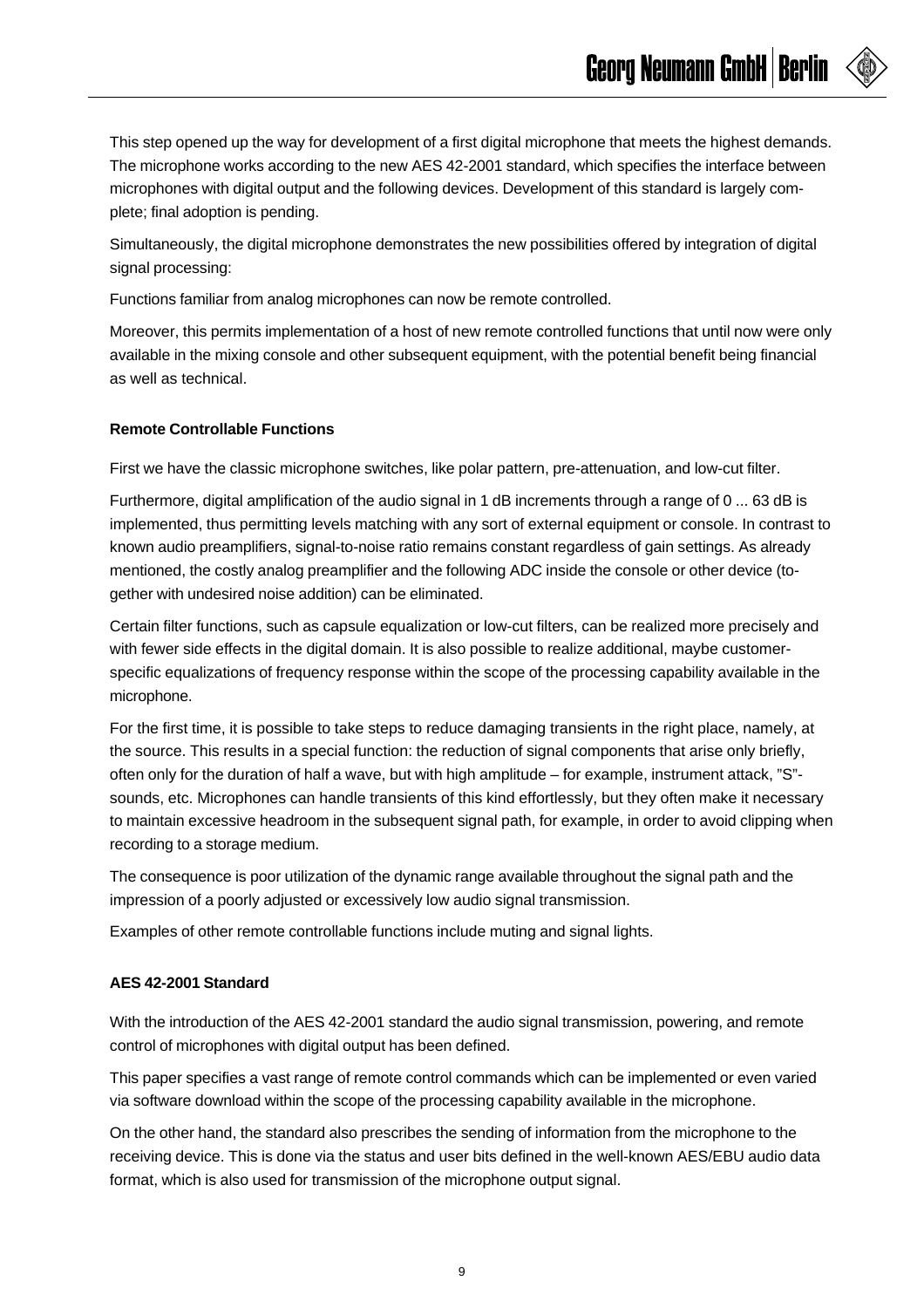Included in the transmitted data are the self-identification including manufacturer name and microphone type, information on the remote controlled functions supported by the specific microphone via the standard interface, and status information such as specific warning functions and readiness for operation.

**Georg Neumann GmbH | Berlin** 

#### **Microphone Synchronization**

A very specific issue in digital microphone technology is the necessity of synchronizing the output data stream of the microphone with the receiver, e.g., a digital console.

While it is possible to use sample-rate converters (SRCs) for this purpose, the components available today do not fulfill the high standards of quality outlined above and furthermore introduce propagation delays.

Therefore, it was necessary to develop a method of true and stable synchronization of digital microphones, allowing microphone cable lengths of several hundred meters.

Neumann has made a decisive contribution to the solution of this problem by developing a process that has become a fixed part of the AES 42-2001 standard.

Other-Remote-CTL-Data Vpulse =  $+/-$ Vref=Vcc/2  $V$ in =  $0V$  ... $V$ cc ┸┧┎  $Dx-Dy$  $R4$ MWCLK O  $\mathbb{N}^2$ **OPAMP** 10k  $(e.g., 48kHz)$ OUT(PC2 IN.  $00 - 07$  $DO-D7$ SER OUT  $\overline{R1}$ <br>1meg C<sub>3</sub>  $N<sub>2</sub>$ WCLK MIC  $47n$ 8-Bit-ADC Remote-CTL-Emitter Freq/Phase-Comp  $R<sub>2</sub>$ R<sub>3</sub>  $C<sub>2</sub>$  $C<sub>1</sub>$ (e.g. 74HC4046)  $120k$  $1$ meg Ϊù. ่ 1น **WCLK** Digital-Data  $\Leftarrow$ **JUT** Principle Mode 2 (part of AES 42)AES3-Receiver Cable Signal-Processing AES3-Transmitter **OUT** Buffer, if VCXO input has low impedance  $MCK$ R<sub>6</sub>  $D0-D7$ 00-07 T) V C  $||T$  $2\overline{2me}$  $C<sub>4</sub>$  $C<sub>5</sub>$  $R<sub>5</sub>$  $R7*$  $D1*$ VCXO  $0.1<sub>u</sub>$ 8-Bit-DAC Remote-CTL-Receiver  $0\rightarrow$  $150k$ 1üF 470k bat18 \*) R7/D1 optional for decreasing lock time

The following schematic diagram illustrates the mode of operation:

At the receiving end of the microphone signal (mixing console or a feed device inserted before the console), a master clock performs a frequency-phase comparison. The result is a rather slow feedback signal, used to control a VCXO (Voltage controlled crystal oscillator) inside the microphone. This resembles a closed feedback loop similar in function to the well-known PLL (Phase Locked Loop).